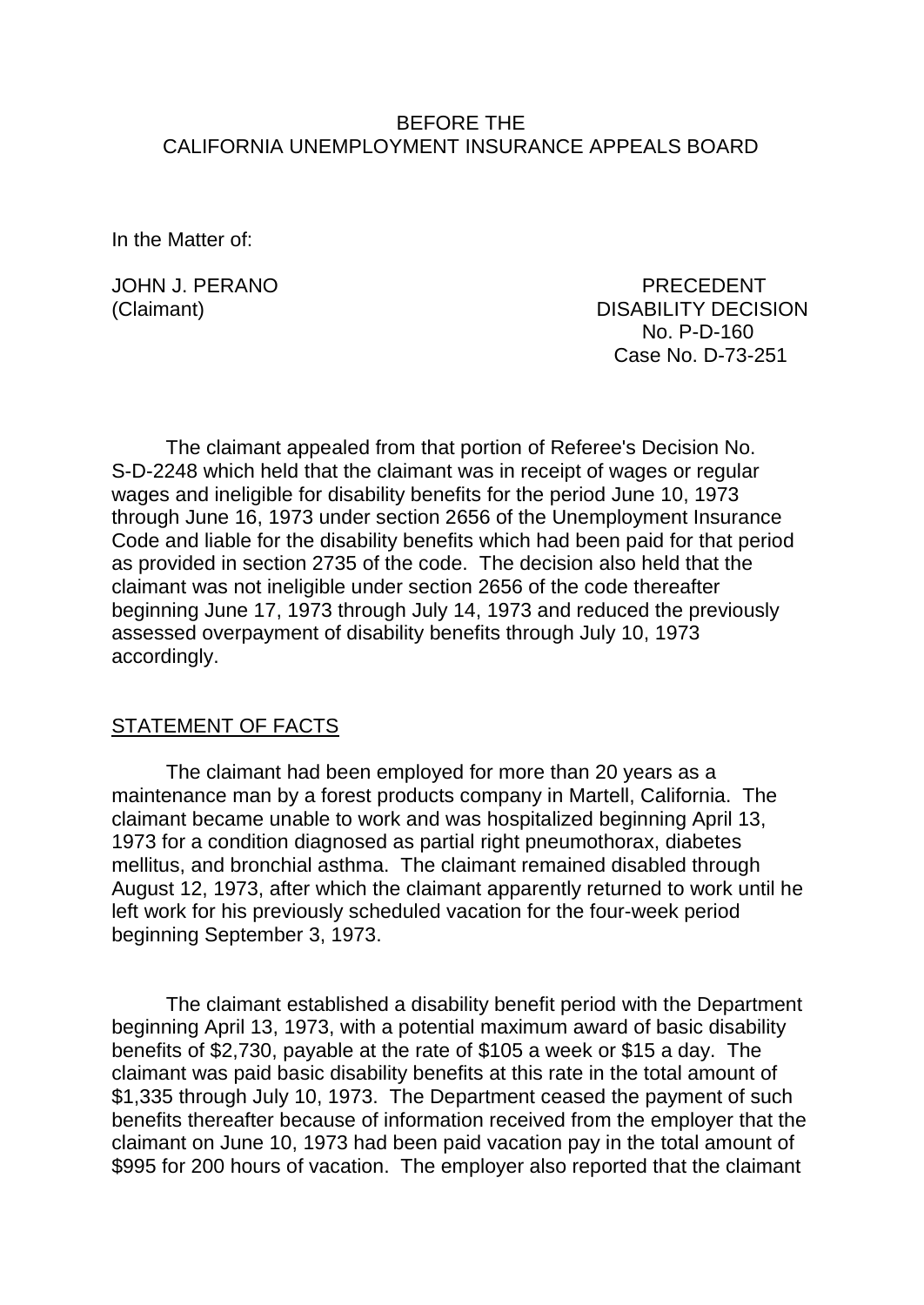last worked on April 12, 1973 and earned \$358.20 for his last full week of work excluding wages paid for overtime. The claimant's usual hourly rate of pay and his usual weekly hours are not set forth in the record before us.

The Department determined that the claimant was ineligible for benefits under section 2656 of the code because of the receipt of full wages in the form of vacation pay for the five-week period beginning June 10, 1973 through July 14, 1973. The Department also notified the claimant of an overpayment of \$465 for the basic benefits which had been paid beginning June 10, 1973 through July 10, 1973. The claimant appealed from these notices of determination and overpayment to a referee whose decision is before us in this present appeal.

The collective bargaining agreement between the claimant's employer and the claimant's labor union provided in pertinent part as follows:

# "ARTICLE 11 - VACATIONS

"Each employee shall be granted vacation with pay, subject to the following terms and conditions:

"(a) Vacation Base Year

"The vacation base year shall be the period of time from June 1 through May 31 each year, both dates inclusive, which vacation base year shall be controlling for purposes of determining vacation and vacation pay eligibility.

"(b) Vacation Time and Pay Eligibility

"For vacation eligibility purposes only, 'Compensable hours' shall include, as paid during the vacation base year, all hours actually worked; hours paid or allowed for Holiday, Jury Duty, Funeral Leave and Call Time Pay; and paid Vacation hours, excluding the 'Additional Vacation Pay Increment' hours." (emphasis added)

\* \* \*

"3. Employees Having Five or More Years of Continuous Employment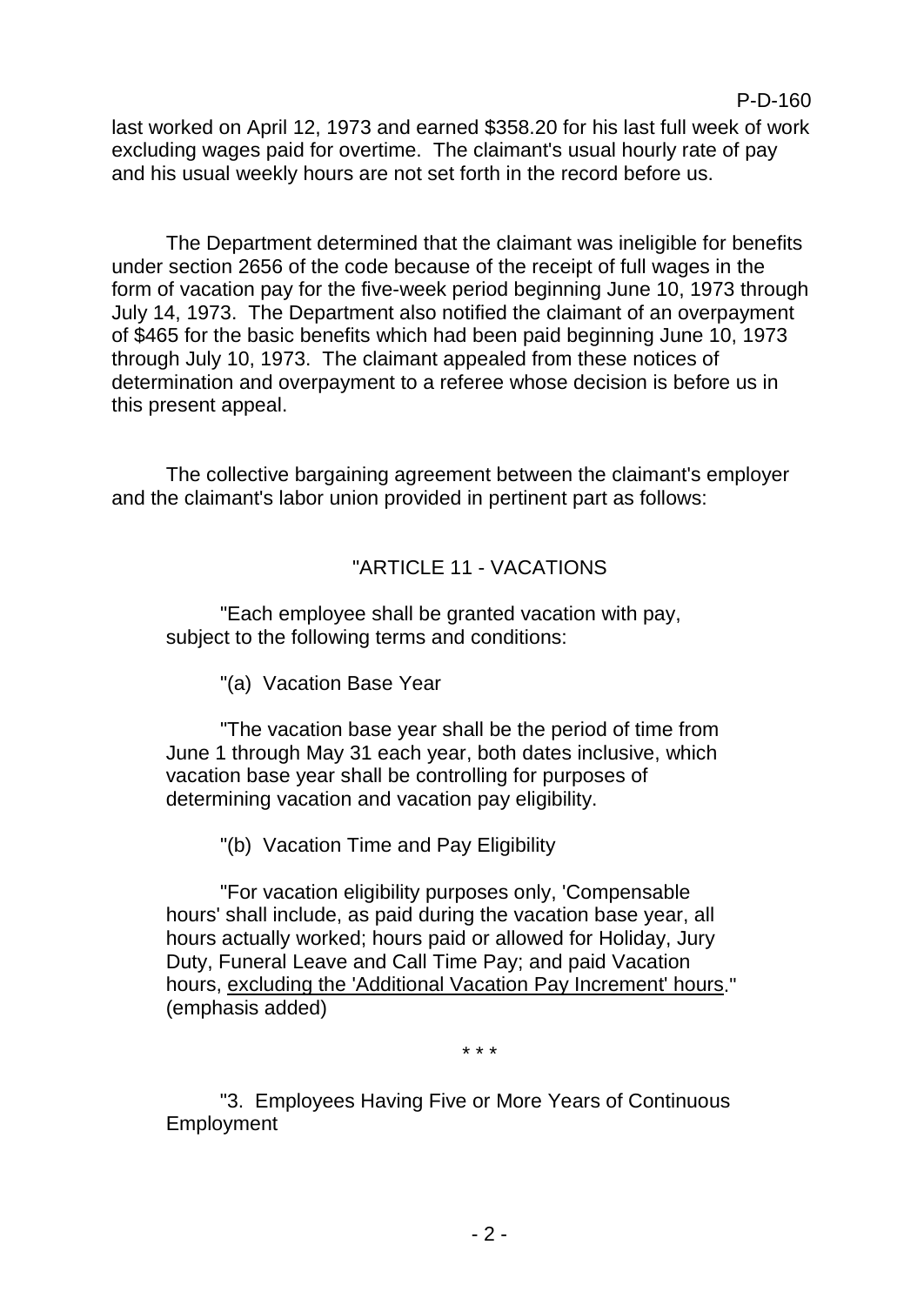"The following Vacation Time Taken and Additional Vacation Pay increment formulas [emphasis added] shall apply to all qualified employees who on or before May 31 have attained five (5) or more years of continuous employment as defined in Section (g) of this Article:

### "a. Full Vacation Entitlement

"For all such employees who have qualified for a full vacation by reason of having 1200 or more compensable hours during the vacation base year, the following formula shall apply:

"For the period of June 1, 1972 through May 31, 1974.

| Years of        |                      | Additional          | Total Hrs.  |
|-----------------|----------------------|---------------------|-------------|
| Continuous      | <b>Vacation Time</b> | <b>Vacation Pay</b> | of Vacation |
| Employment      | Taken Hrs.           | Increment           | Payment     |
| 5 thru 9 yrs.   | 80 (2 wks.)          | 40                  | 120         |
| 10 thru 19 yrs. | 120 (3 wks.)         | 40                  | 160         |
| 20 or more yrs. | 160 (4 wks.)         | 40                  | 200"        |

\* \* \*

### "(c) Vacation Rate of Pay

"The vacation rate of pay for an hourly paid employee shall be his regular classified straight time rate of pay in effect on May 31 including any applicable shift differential for an employee regularly assigned to a swing or graveyard shift. . . ."

\* \* \*

"6. All vacation pay shall be paid by separate check. The Additional Vacation Pay Increment Hours to which employees with five (5) or more years of continuous service are entitled shall be paid at the time the eligible employee receives payment for the first and second weeks of vacation."

Article 11 also contained express conditions as to when vacations could be scheduled and when payment of vacation pay should be made. Because the agreement for the first time permitted vacations on a staggered basis, the vacation schedule times were allotted in April 1973, but the vacation payments were made to all of the employees on or about June 10, 1973 rather than in accordance with any express provisions in the agreement. The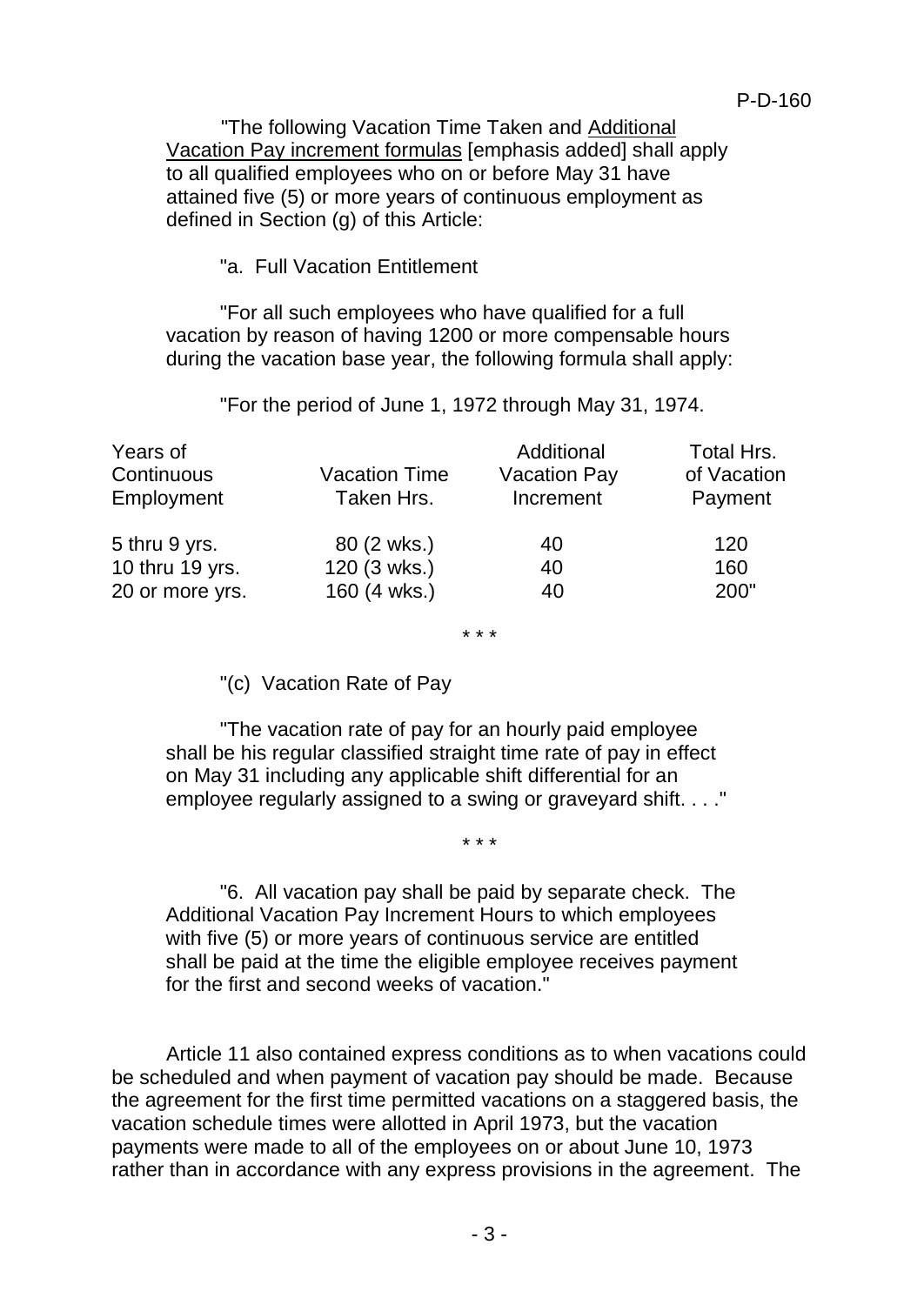claimant had performed 1,200 hours of service in the vacation base year before his disability began.

The questions before us are whether the claimant received any wages or regular wages from his employer and, if so, to what period of time and in what amount or amounts should they be allocated.

### REASONS FOR DECISION

Section 2656 of the Unemployment Insurance Code provides as follows:

"An individual eligible to receive disability benefits who receives wages or regular wages from his employer during the period of his disability shall be paid disability benefits for any day in an amount not to exceed his maximum daily amount which together with the wages or regular wages does not exceed for such day one-seventh of his weekly wage, exclusive of wages paid for overtime work, immediately prior to the commencement of his disability."

Our first problem is with respect to whether the vacation pay received by the claimant constituted wages under section 2656 of the code. As pointed out by the referee, effective March 4, 1972, the California Legislature added section 1265.5 to the Unemployment Insurance Code (Stat. 1971, c. 1272, p. 2492, § 1) as follows:

"Notwithstanding any other provision of this division, payments to an individual for vacation pay which was earned but not paid for services performed prior to termination of employment, or commencement of unemployment caused by disability, as the case may be, shall not be construed to be wages or compensation for personal services under this division and benefits payable under this division shall not be denied or reduced because of the receipt of such payment." (Emphasis added)

Subsequently the California Legislature amended section 1265.5 of the code (Stats. 1972, c. 864, p. 1533, § 6, urgency, eff. August 14, 1972) as follows: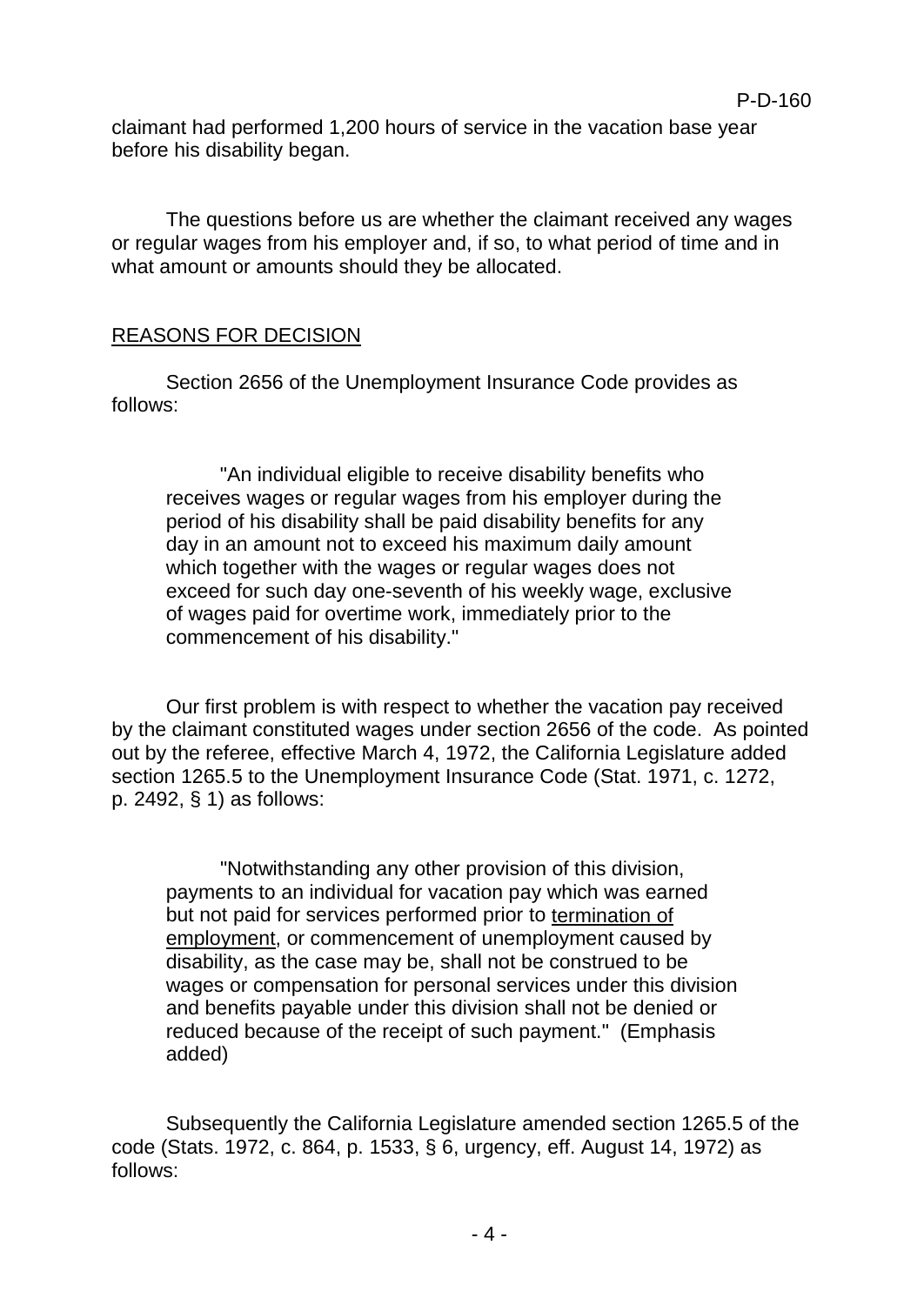"Notwithstanding any other provision of this division, payments to an individual for vacation pay, sick pay, or holiday pay which was earned but not paid for services performed prior to termination of employment, shall not be construed to be wages or compensation for personal services under this division and benefits payable under this division shall not be denied or reduced because of the receipt of such payment." (Emphasis added)

The operative effect of this amendment was set forth in section 7 of Statutes 1972, c. 864, p. 1537, as follows:

"The provisions of Section 1265.5 of the Unemployment Insurance Code as amended by this act shall be operative only with respect to payments of vacation pay, sick pay and holiday pay made on or after January 1, 1973. The provisions of Section 1265.5 of the Unemployment Insurance Code as in effect prior to the amendments made by this act shall remain applicable to payments of vacation pay made prior to January 1, 1973."

Because there was no termination of the employment relationship during the claimant's spell of disability, his vacation pay in 1973 constituted wages for consideration under section 2656 of the code.

Our next problem is of a factual nature due to the employer's report that the claimant earned \$358.20 for his last full week of work excluding wages paid for overtime (about \$9 an hour on a 40-hour-a-week basis) but was paid \$995 vacation pay for 200 hours (about \$5 an hour). If \$358.20 is accepted as the claimant's weekly wage, the \$995 vacation pay when allocated upon a four- or a five-week basis would not make the claimant ineligible for his \$105-a-week disability benefits, since the difference between the \$358.20 and the vacation pay divided by four or five weeks results in a wage loss in excess of the disability benefit amount. However, we are unable to ascertain from the record what the claimant's usual hourly rate of pay was or his usual weekly hours and what would cause the differences in amounts under the employer-union agreement. Ordinarily, we would remand this case to a referee for additional hearing in order to obtain further evidence to clarify these factual issues. In the present case we will not do so because the legal issues may be resolved as set forth below.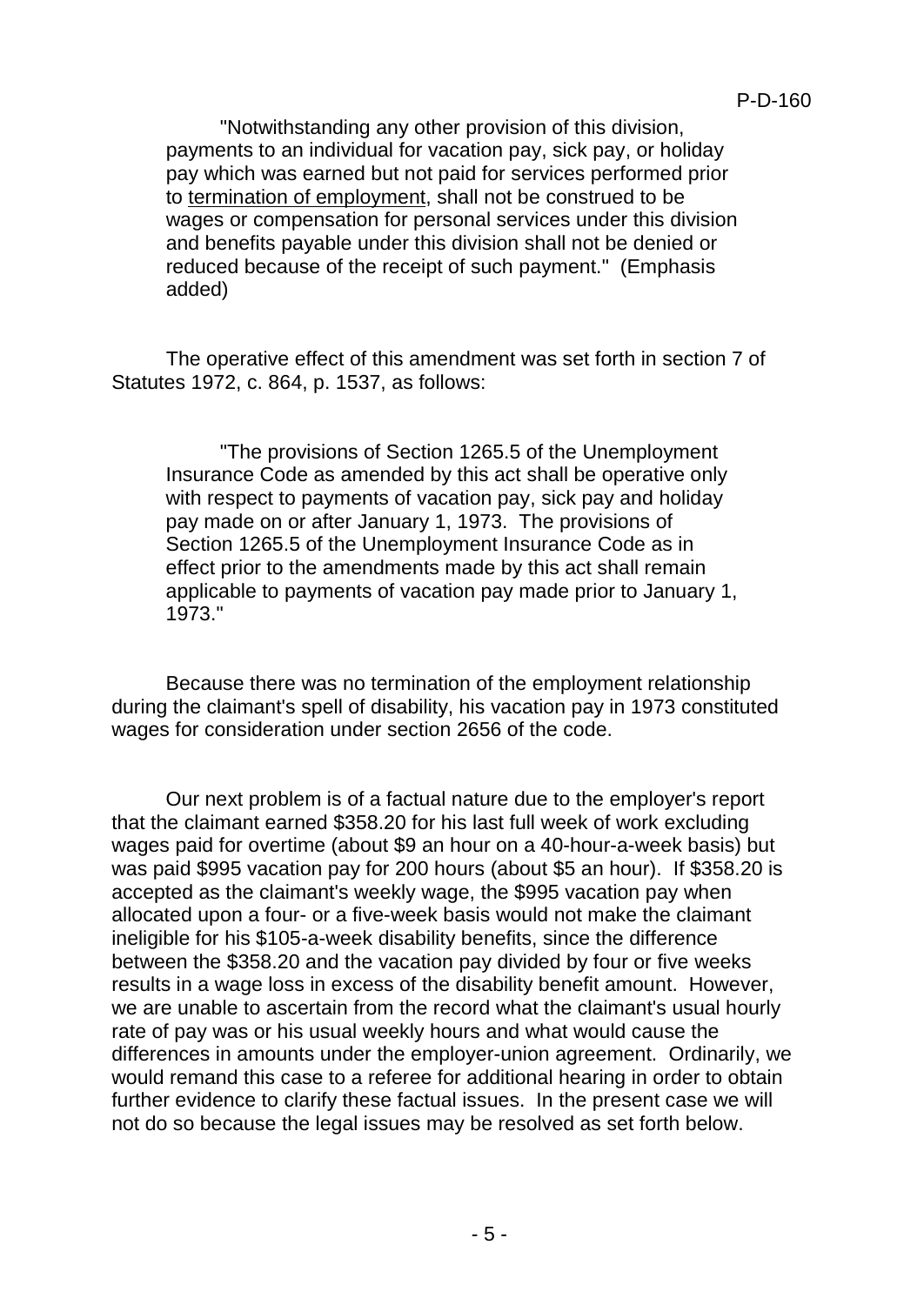As a general rule, the employer has the inherent authority to designate a vacation period for its employees and to allocate any vacation payment. This right may be limited by a collective bargaining agreement, in which case, generally, the allocation must be in accordance with the terms of the agreement. Vacation payments will be allocated to the extent possible to the period when a vacation actually is taken. Where, under a collective bargaining agreement, the claimant is entitled to "vacation pay" but not to a vacation, such a payment is considered to be a payment in lieu of vacation and a bonus allocable to the period when earned.

In the present case, although the claimant was paid the vacation pay on June 10, 1973 while he was off work because disabled, his vacation had then been scheduled to begin September 3, 1973 and in fact the claimant did begin his vacation as scheduled. We do not consider the mere fact that the claimant was paid on June 10, 1973 determinative of the allocation issue when all other employees were paid their vacation pay at the same time without regard to their vacation schedules. In our opinion the referee correctly allocated the vacation pay for the four weeks to the period when the claimant actually began his previously scheduled four-week vacation.

With respect to the additional vacation pay increment, however, since the agreement did not provide for any vacation time off for the 40 hours' vacation pay increment allowed, it is our opinion that such additional vacation payment constituted a payment in lieu of vacation and a bonus allocable to the period when earned. Vacation pay should not be allocated to a period in excess of the maximum period of actual vacation allowed under the agreement.

Therefore, disability benefits may not be denied under section 2656 of the code because of the claimant's receipt of vacation pay, including the additional vacation pay increment, during the claimant's spell of unemployment and disability beginning April 13, 1973 through August 12, 1973. The overpayment of \$465 which was assessed must be set aside. Disability benefits are payable through August 12, 1973 provided the claimant is otherwise eligible.